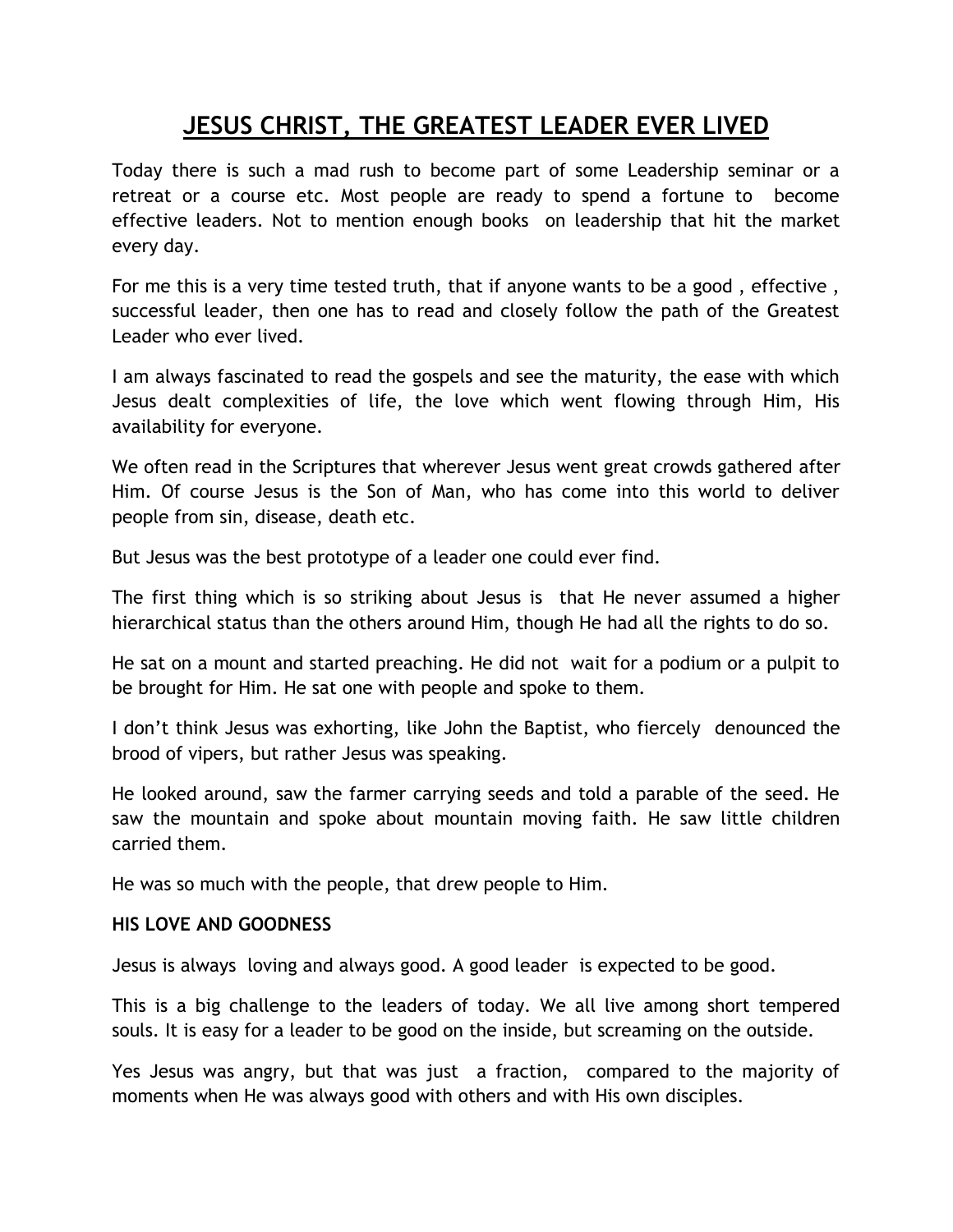His disciples were not afraid of Him, they could meet Jesus any time, speak to Him, give Him suggestions, (remember Peter!). Common people can call out to Him loudly in the market place.

Children loved to climb over Him. Women felt respected and loved when He was around. He could take time to talk with a Samaritan woman, He did not condemn the prostitute. He was not offended by the beggar shouting, "O Son of David, have mercy on me."

When it came to care for the individuals, the crowd did not matter for Jesus. An individual was well worth the attention of Jesus.

His love was His hallmark. Jesus was known for His love, His kindness, His goodness and His compassion.

This is so difficult to practice in our lives. Great leaders should be loving and should be generous of heart. Easy to forgive and quick to love.

Not to succumb to righteous anger and condemnation becomes such a challenge as we hold more positions and responsibilities, yet we have to look to the Great Leader and draw strength from Him to love and to serve.

## **JESUS RESISTED FLATTERY**

This is one of the most important leadership qualities. A good leader should learn to consciously resist flattery. Flattery is like the little foxes that run around the vineyard, spoiling the precious fruit. <http://yearningofmyfathersheart.blogspot.in/2012/11/watch-out-for-flattery.html>

The Lord has to truly give us discernment to weigh the words of those around us.

It is so important to know the truth. But when we reach a stature, all those around us, will only speak good things about us. Very rarely when a person speaks the truth in love, that person is ostracized.

That is why in olden days kings went around the city in disguise to listen to what people actually felt about the rule. This is a very important characteristic of a leader that he should be able to know the feedback from those who would not flatter him.

If a king is only surrounded by flatterers always praising bad as good, one day s/he will end up being pitied. Read a brilliant fairy tale *The Emperor's New Clothes* by HansAnderson(http://www.andersen.sdu.dk/vaerk/hersholt/TheEmperorsNewClothes \_e.html).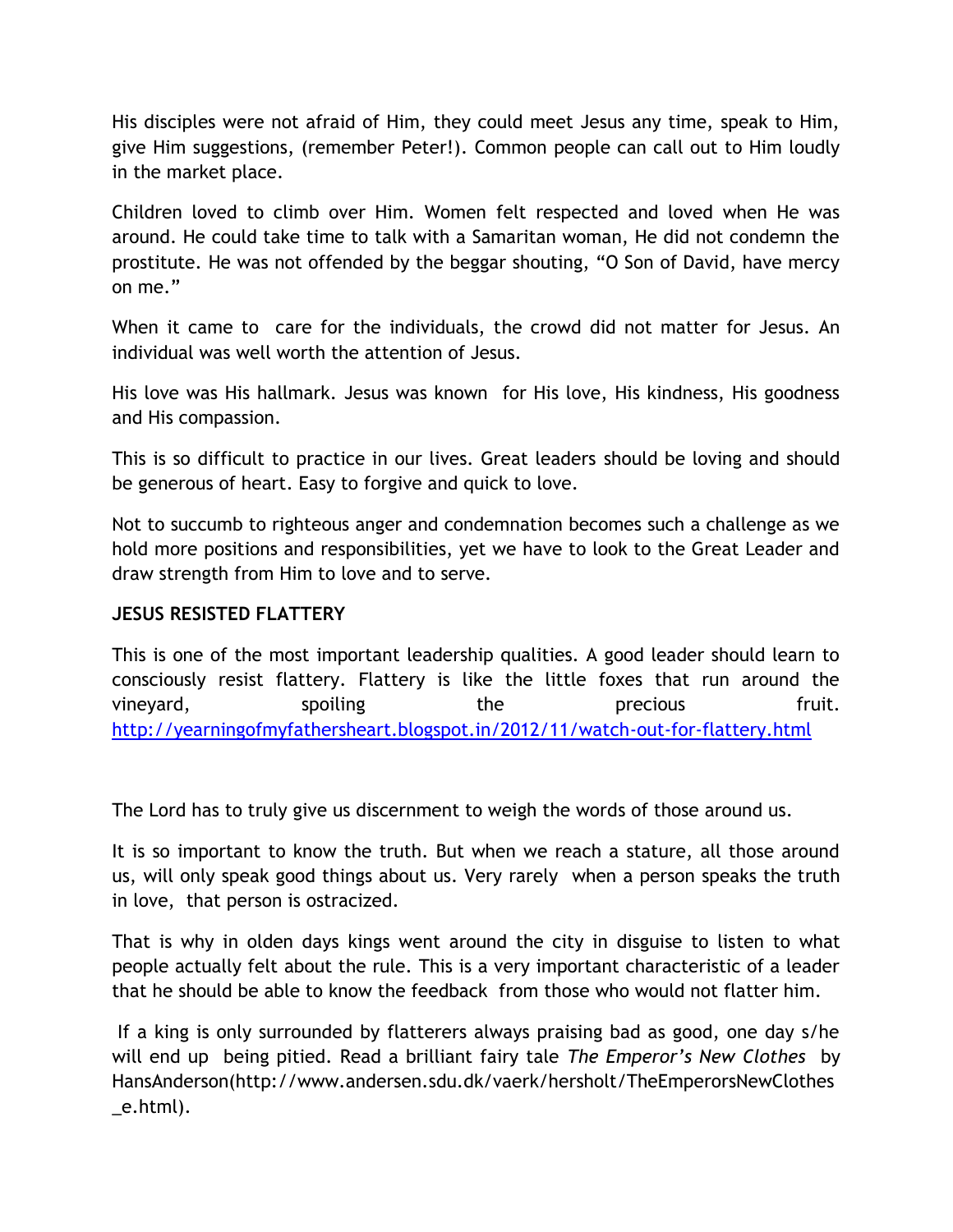A great Emperor marched a state parade, totally naked believing the lies of his friends who said he was resplendently dressed. Finally a small child cried out the truth about the Emperor's nakedness.

Leaning to flattery may even endanger the calling of God. Jesus knew perfectly the ill effects of flattery. That is why when people wanted to lift Him up He disappeared from among them.

**John 2:24-25 ( NASB** ) <sup>24</sup>But Jesus, on His part, was not entrusting Himself to them, for He knew all men,  $^{25}$ and because He did not need anyone to testify concerning man, for He Himself knew what was in man.

## **TO TALK OR NOT TO.**

Another great attribute of the leader is to use his speech skills appropriately. In many places in the Scriptures we read, "Jesus was silent." He was silent even in His trial. When His enemies wanted to provoke Him into blaspheming Jesus was either silent or gave another question for the Pharisees question instead of an answer.

Bridling one's tongue is one of great leadership virtues. Speaking the right word at the right time and keeping silent when one should.

Jesus did not spare the corrupt leaders. He gave verbal lashings. He spoke the truth. He stood up for the poor, for the weak and for the voiceless.

This tribe of leaders has almost become extinct. This is not all. Jesus Christ came to serve and not to be served. Imagine a leader of today washing the feet of His second line coworkers! This seems so impossible, given the corporate set up of today. Yet let us once again, realign our hearts and minds to follow this Master, to love, to serve, to touch and to heal, to speak, to be silent....

But let us once again meditate the life of Jesus and follow the footsteps of this Great Leader that ever lived.

**1 Peter 2:21 ( NASB )** <sup>21</sup>For you have been called for this purpose, since Christ also suffered for you, leaving you an example for you to follow in His steps

A very meaningful song by Graham Kendrick : Servant King.